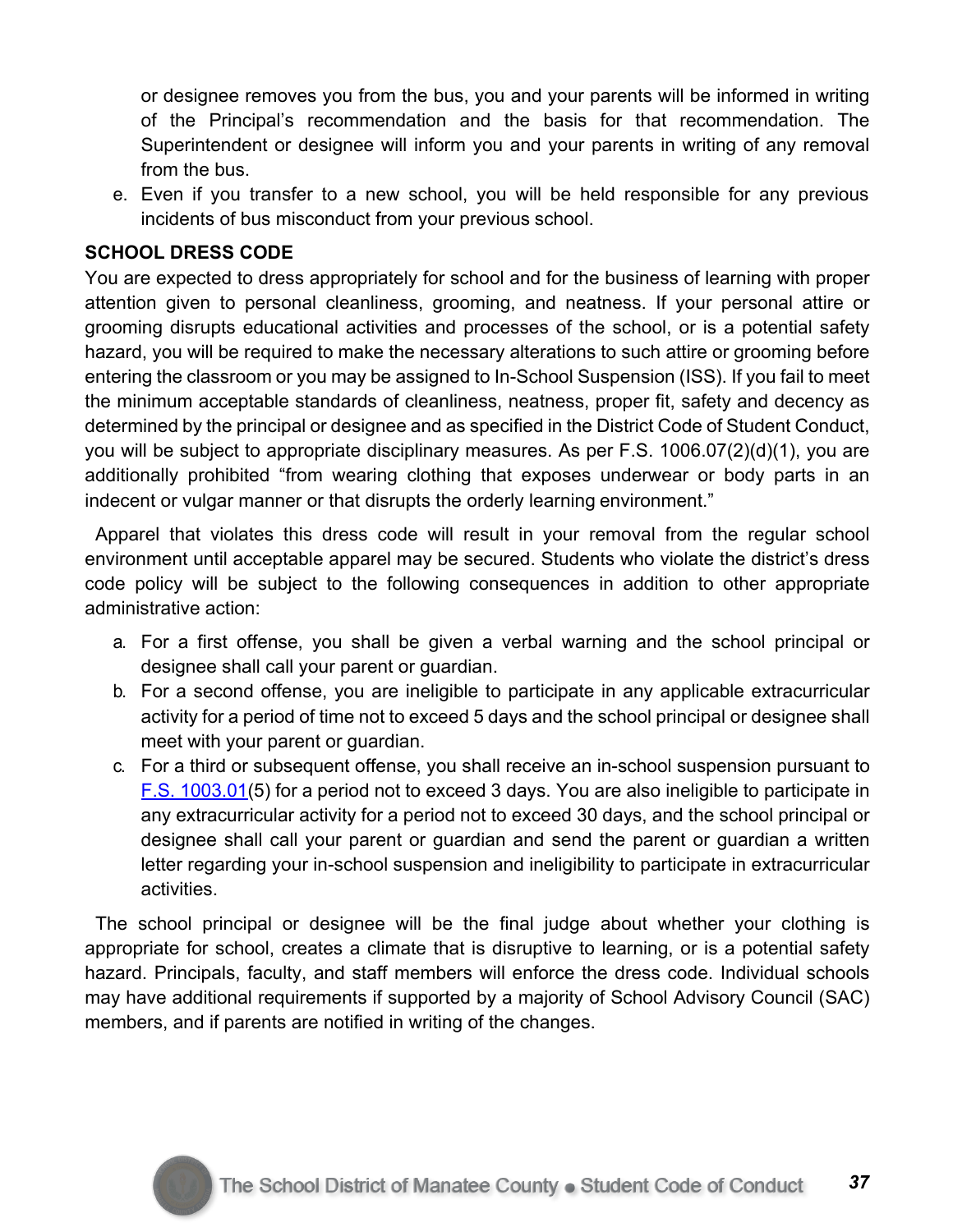## **Females – The following clothing MAY be worn:**

- a. Pants/Jeans
- b. Dresses that cover the entire back, are not cut low in front, and are reasonable and appropriate in length (defined as no shorter than above the tips of the fingers, with arms and hands extended straight down and not rising beyond this point when seated).
- c. Skirts and shorts that are a reasonable, appropriate length (defined as no shorter than above the tips of the fingers, with arms and hands extended straight down and not rising beyond this point when seated), and fastened at the waist.
- d. Tank tops are allowed only with an over shirt or an undershirt with sleeves. Blouses and tops must cover the entire front and back (cannot be low-cut), and be long enough to tuck inside the waistband. All undergarments must be covered. No sheer (see-through) shirts are to be worn unless tank tops with at least two inch straps are worn underneath.
- e. Safe and appropriate footwear must be worn. Inappropriate footwear includes, but is not limited to, roller skates, skate shoes, and bedroom slippers.
- f. Warm-ups that fit properly and are in good condition.
- g. Form-fitting or excessively tight-fitting skirts, shorts, and pants (to include leggings, jeggings, or clothing made from materials such as spandex or lycra), must have an over garment, which extends down to your fingertips as your hands are extended to your side.
- h. Shirts. (Shirt tail length should not be longer than the tip of your fingertips as your hands are extended at your side.)
- i. Tunics worn over slacks are permissible.

## **Males – The following clothing MAY be worn:**

- a. Pants, jeans, and shorts that are reasonable, appropriate length (defined as no shorter than above the tips of the fingers, with arms and hands extended straight down), and fastened at waist. Spandex-type trouser or shorts are not appropriate. All undergarments must be covered.
- b. Shirts. (Shirt tail length should not be longer than the tip of your fingertips as your hands are extended at your sides.)
- c. Tank tops or muscle shirts with over shirt or undershirt with sleeves.
- d. Net shirts with an undershirt or a buttoned over shirt.
- e. Safe and appropriate footwear must be worn. Inappropriate footwear includes, but is not limited to, roller skates, skate shoes, and bedroom slippers.
- f. Warm-ups that fit properly and are in good condition.

## **All Students – The following apparel or items are NOT allowed at school:**

- a. Sunglasses\*
- b. Hats, visors, bandanas or other head apparel\*
- c. Visible pierced jewelry that has the potential to cause injury or be considered a safety risk, or cause disruption to the learning environment
- d. Gang-related tattoos or inappropriate tattoos, as determined by the principal